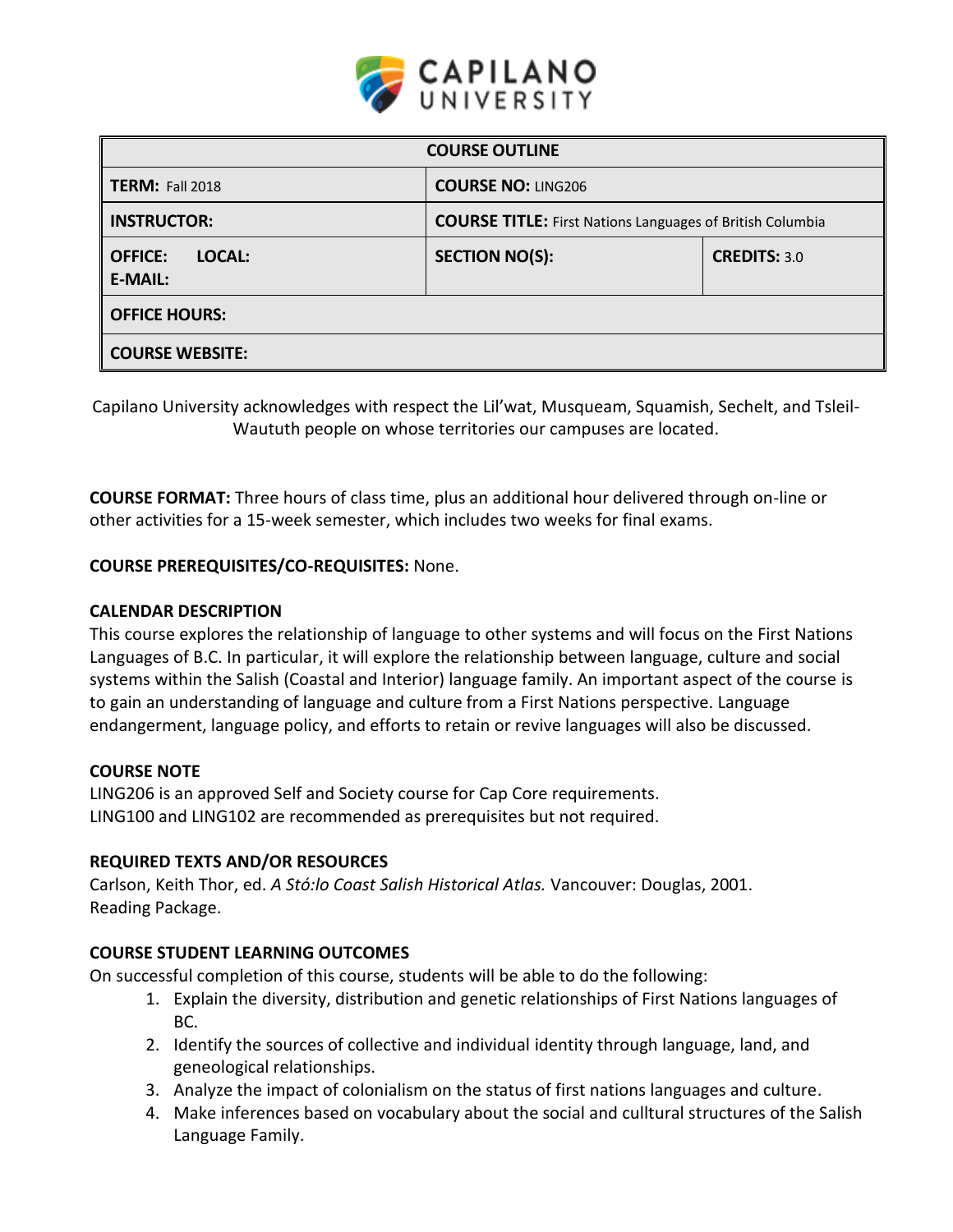**Students who complete this Self and Society course will be able to do the following:**

•Explain how contexts (e.g. cultural, historical, colonial, economic, technological) shape identity formation and social structures.

•Identify potential root causes of local/global problems and how they affect local/global cultures, economies, politics, and policies.

•Assess and evaluate individual and collective responsibilities within a diverse and interconnected global society.

•Analyze the impact of colonialism and racism on Indigenous peoples.

•Generate strategies for reconciling Indigenous and Canadian relations

# **COURSE CONTENT**

## **Introduction**

| WFFK | <b>DATE</b> | <b>CONTENT</b>                                         |  |
|------|-------------|--------------------------------------------------------|--|
|      |             | Introduction to the Goals and Structure of the Course. |  |
|      |             |                                                        |  |
|      |             |                                                        |  |
|      |             | The Value of First Nations Languages.                  |  |
|      |             | Language Endangerment                                  |  |
|      |             | Andrew Scott: "The Seeds of a Language".               |  |
|      |             | Kenneth Hale: "Language Endangerment".                 |  |
|      |             | Kinkade: "The Decline of Native Languages in Canada".  |  |
|      |             | The Ethics of Research in First Nations Communities.   |  |
|      |             | Kenneth Hale: "Some Questions About Anthropological    |  |
|      |             | Linguistics: The Role of Native Knowledge".            |  |

#### **Origins**

| 4 | Stories.                                                      |
|---|---------------------------------------------------------------|
|   | Oral Traditions, Oratory & Storytelling                       |
|   | Stó: lo Plate 1: "Making the World Right through              |
|   | Transformations".                                             |
|   | Stó: lo Plate 2: "Spiritually Potent Places in S'ólh Téméxw". |
|   | Stó: lo Plate 3: "Sxwó: yxwey Origins and Movements".         |
| 5 | The Distribution of First Nations Languages.                  |
|   | Language & Dialect                                            |
|   | Stó: lo Plate 6: "History Revealed through Salishan           |
|   | Languages".                                                   |
|   | Stó: lo Plate 7: "Halkomelem Dialects".                       |

#### **The People**

|  | Stó: lo Plate 8: "Expressions of Collective Identity". |  |  |
|--|--------------------------------------------------------|--|--|
|  |                                                        |  |  |
|  |                                                        |  |  |
|  |                                                        |  |  |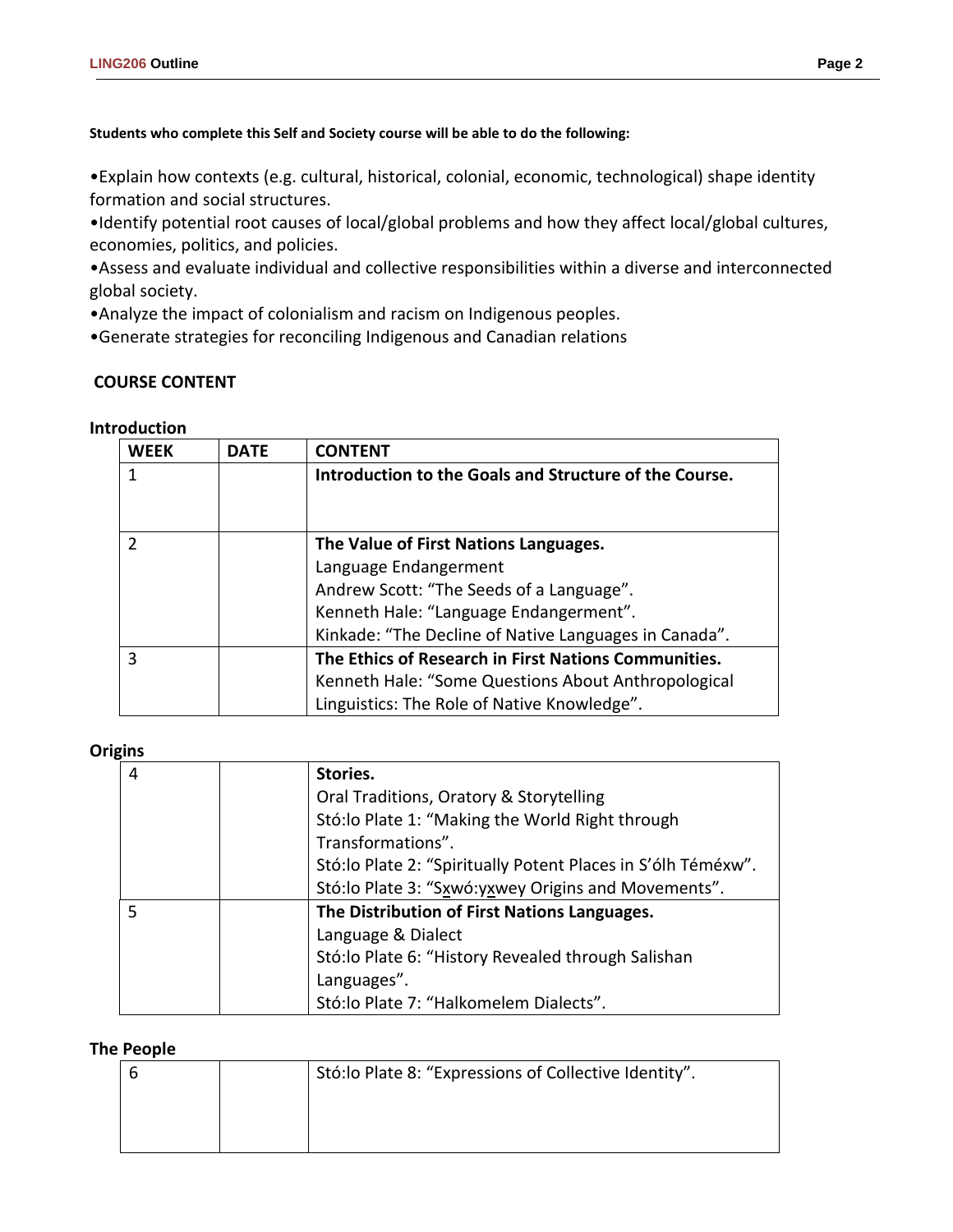|  | Suttles: "Linguistic Means for Anthropological Ends on the |
|--|------------------------------------------------------------|
|  | Northwest Coast".                                          |
|  | Suttles: "Affinal Ties, Subsistence and Prestige among the |
|  | Coast Salish".                                             |

## **The Land**

| 8  | <b>Wisdom Sits In Places.</b><br><b>Place Names</b><br>Stó: lo Plate 45: "Halg'eméylem Place Names in Stó: lo<br>Territory".            |
|----|-----------------------------------------------------------------------------------------------------------------------------------------|
| 9  | The Seasonal Round.<br>Stó: lo Plate 21: "Contact-Era Seasonal Rounds".<br>Stó: lo Plate 22: "Seasonal Rounds in the Industrial World". |
| 10 | Ethnobiology.<br><b>Traditional Use of Plants</b><br>Turner: "Role of Plants in Thompson Culture".                                      |

## **The Future**

| 11    | The Teaching of First Nations Languages.<br>Government Aboriginal Policy.<br>Issues in the Maintenance and Revitalization of Language.<br>Programs and Resources.<br><b>Teaching Methods.</b> |
|-------|-----------------------------------------------------------------------------------------------------------------------------------------------------------------------------------------------|
| 12/13 | Presentations                                                                                                                                                                                 |
| 14/15 | <b>Final Exam Period</b>                                                                                                                                                                      |

### **EVALUATION PROFILE**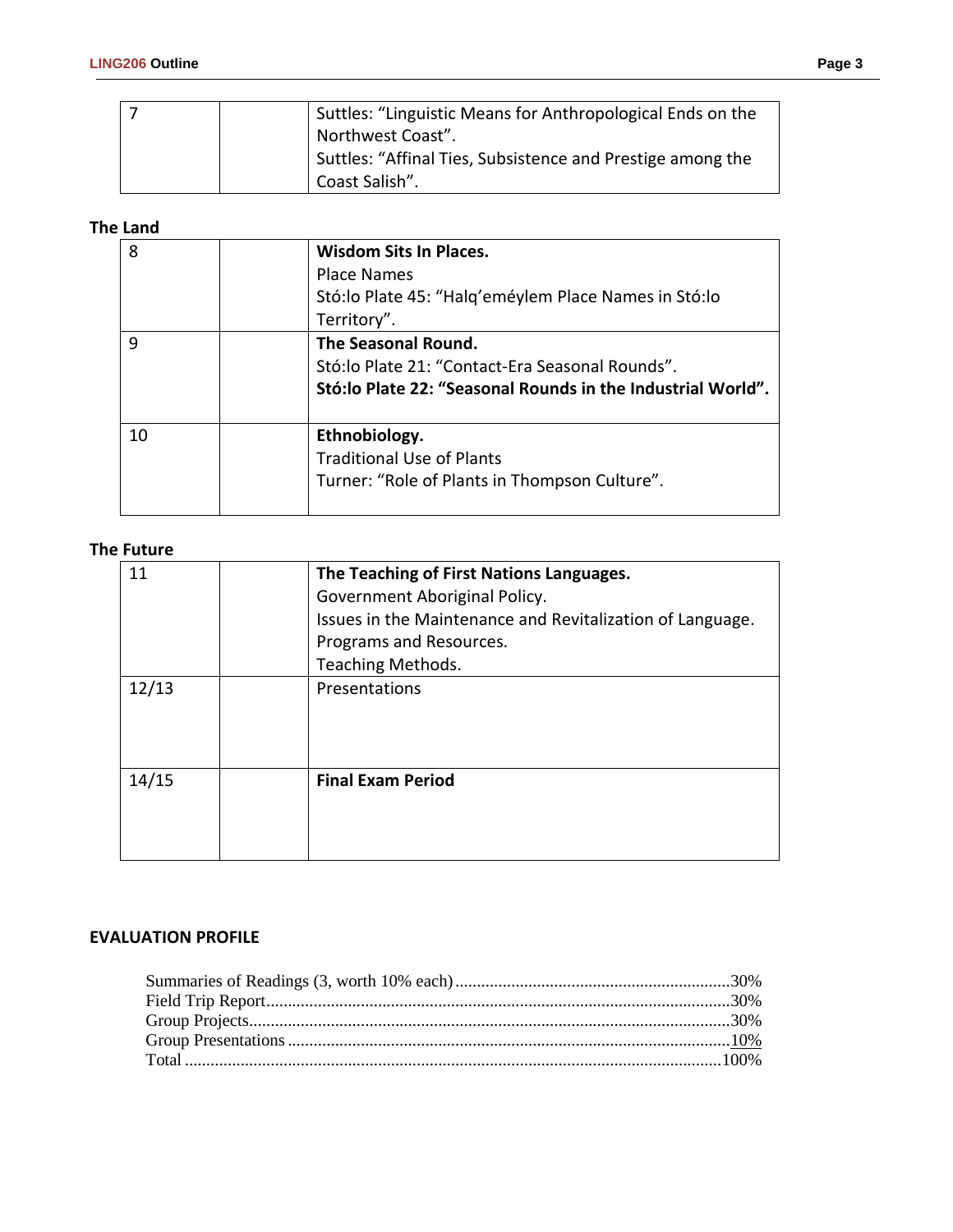#### **GRADING PROFILE**

|  |                                           | $  A + = 90-100   B + = 77-79   C + = 67-69   D = 50-59$ |  |
|--|-------------------------------------------|----------------------------------------------------------|--|
|  |                                           | $ A = 85-89$ $ B = 73-76$ $ C = 63-66$ $ F = 0-49$       |  |
|  | $ A- = 80-84$ $ B- = 70-72$ $ C- = 60-62$ |                                                          |  |

#### **Incomplete Grades**

Grades of Incomplete "I" are assigned only in exceptional circumstances when a student requests extra time to complete their coursework. Such agreements are made only at the request of the student, who is responsible to determine from the instructor the outstanding requirements of the course.

### **Late Assignments**

Assignments are due at the beginning of the class on the due date listed. If you anticipate handing in an assignment late, please consult with your instructor beforehand.

## **Missed Exams/Quizzes/Labs etc.**

Make-up exams, quizzes and/or tests are given at the discretion of the instructor. They are generally given only in medical emergencies or severe personal crises. Some missed labs or other activities may not be able to be accommodated. Please consult with your instructor.

#### **Attendance**

Students are expected to attend all classes and associated activities.

#### **English Usage**

Students are expected to proofread all written work for any grammatical, spelling and stylistic errors. Instructors may deduct marks for incorrect grammar and spelling in written assignments.

#### **Electronic Devices**

Students may use electronic devices during class for note-taking only.

## **On-line Communication (email Moodle etc.)**

Outside of the classroom, instructors will (if necessary) communicate with students using either their official Capilano University email or Moodle; please check both regularly. Official communication between Capilano University and students is delivered to students' Capilano University email addresses only.

## **UNIVERSITY OPERATIONAL DETAILS**

## **Tools for Success**

Many services are available to support student success for Capilano University students. A central navigation point for all services can be found at:<http://www.capilanou.ca/services/>

## **Capilano University Security: download the [CapU Mobile Safety App](https://www.capilanou.ca/services/safety-security/CapU-Mobile-Safety-App/)**

**Policy Statement (S2009-06)**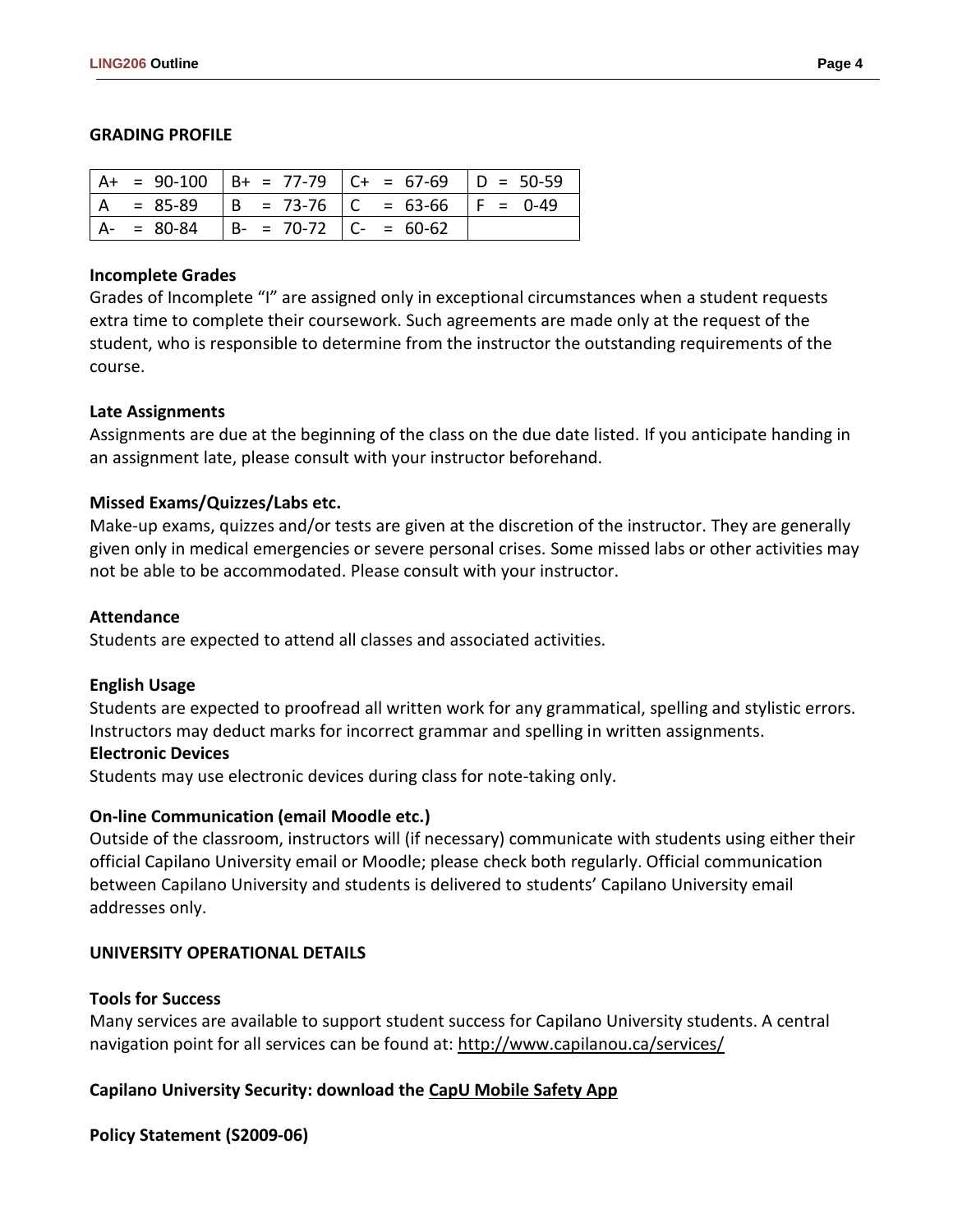Capilano University has policies on Academic Appeals (including appeal of final grade), Student Conduct, Cheating and Plagiarism, Academic Probation and other educational issues. These and other policies are available on the University website.

# **Academic Integrity (S2017-05)**

Any instance of academic dishonesty or breach of the standards of academic integrity is serious and students will be held accountable for their actions, whether acting alone or in a group. See policy S2017-05 for more information:<http://www.capilanou.ca/about/governance/policies/Policies/>

Violations of academic integrity, including dishonesty in assignments, examinations, or other academic performances, are prohibited and will be handled in accordance with the Student Academic Integrity Procedures.

**Academic dishonesty** is any act that breaches one or more of the principles of academic integrity. Acts of academic dishonesty may include but are not limited to the following types:

**Cheating**: Using or providing unauthorized aids, assistance or materials while preparing or completing assessments, or when completing practical work (in clinical, practicum, or lab settings), including but not limited to the following:

- Copying or attempting to copy the work of another during an assessment;
- Communicating work to another student during an examination;
- Using unauthorized aids, notes, or electronic devices or means during an examination;
- Unauthorized possession of an assessment or answer key; and/or,
- Submitting of a substantially similar assessment by two or more students, except in the case where such submission is specifically authorized by the instructor.

**Fraud**: Creation or use of falsified documents.

**Misuse or misrepresentation of sources**: Presenting source material in such a way as to distort its original purpose or implication(s); misattributing words, ideas, etc. to someone other than the original source; misrepresenting or manipulating research findings or data; and/or suppressing aspects of findings or data in order to present conclusions in a light other than the research, taken as a whole, would support.

**Plagiarism**: Presenting or submitting, as one's own work, the research, words, ideas, artistic imagery, arguments, calculations, illustrations, or diagrams of another person or persons without explicit or accurate citation or credit.

**Self-Plagiarism**: Submitting one's own work for credit in more than one course without the permission of the instructors, or re-submitting work, in whole or in part, for which credit has already been granted without permission of the instructors.

**Prohibited Conduct**: The following are examples of other conduct specifically prohibited:

• Taking unauthorized possession of the work of another student (for example, intercepting and removing such work from a photocopier or printer, or collecting the graded work of another student from a stack of papers);